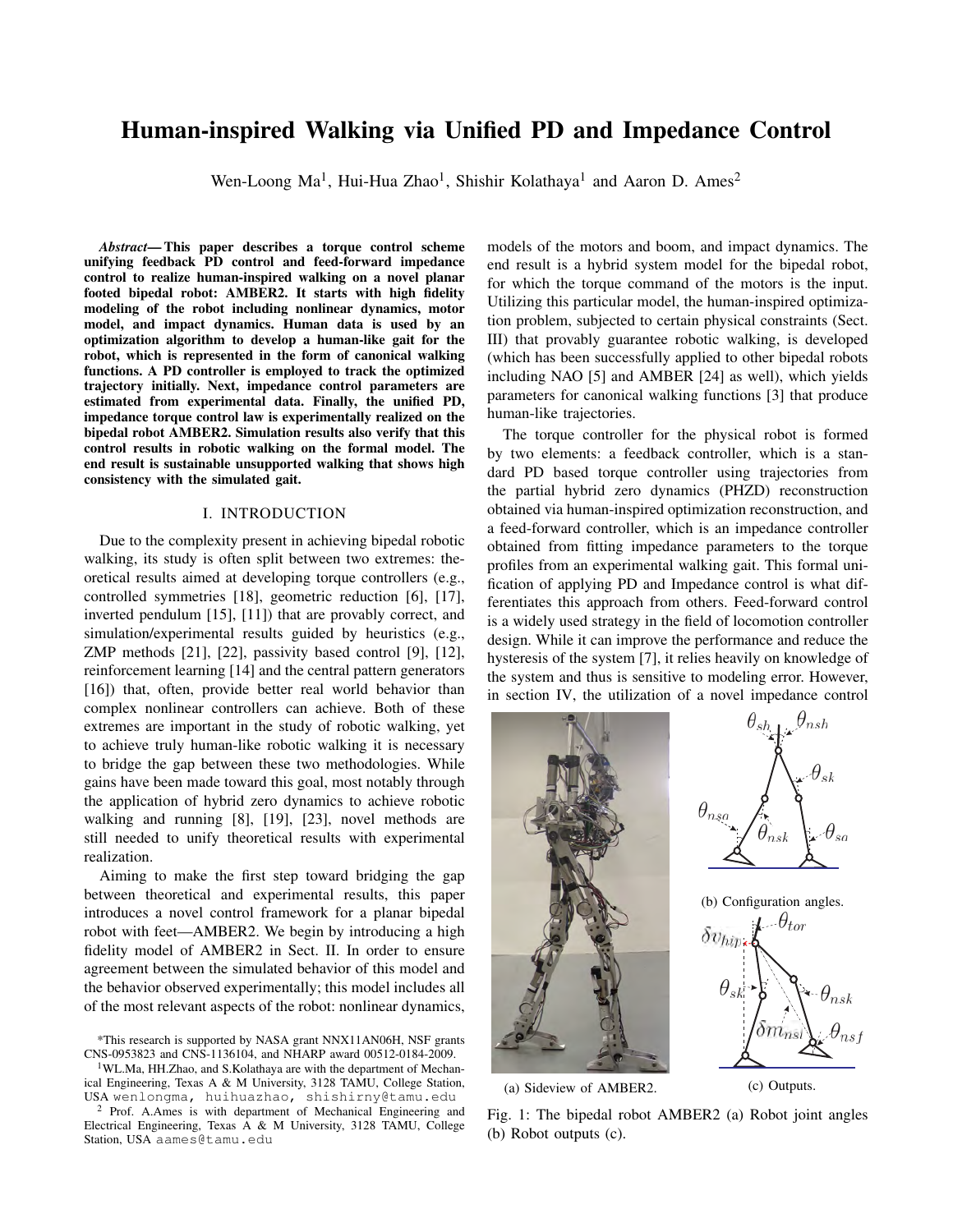scheme avoids these shortages while keeping the benefits.

The main contribution of this paper is the implementation of unified PD, impedance human-inspired control approach on the physical robot and the experimental results achieved with this implementation. With the detailed introduction of the experiment design in SectV, the framework of the AMBER2 walking strategy was verified in both theory and practice. To highlight the advantage of the unified PD, impedance controller, we compared these results to those of AMBER2 walking only with a PD controller. The method for achieving this walking is outlined through the presented pseudo-code, block diagram of the low-level controller and a state machine for the logic used. The end result is sustained and unsupported bipedal robotic walking on AM-BER2. These experimental results are compared against the simulated walking and provide a bridge between the formal methods and experimental implementation.

## II. AMBER2 MODEL

AMBER2 is a 2D bipedal robot with seven links (two calves, two thighs, two feet and a torso, see Fig. 1a). AM-BER2 is a second generation bipedal robot and an expansion upon its predecessor, the non-footed (point foot) bipedal robot, AMBER (see [24]). Each joint is actuated by brushless DC (BLDC) motors. In addition, with motion being restricted to the sagittal plane via a boom shown in Fig. 2, which are configured as parallel four-link mechanism, the boom support structure (4) in Fig. 2 is always horizontal. The boom is fixed rigidly to a rotating mechanism (see Fig. 2), which allows the biped to walk in a circle with minimal friction. In addition, counterweights are provided (see Fig. 2) to cancel out the weight on the robot due to the boom. The motor H-bridges are located close to the pivot of the boom along with the other sensing and controller modules supplied by National Instruments. The modules are remotely connected to the stationary power supply with the help of slip rings located below the pivot. The joint angles of the robot are measured by PWM absolute MR encoders and single-ended incremental quadrature encoders and sent into the FPGA in the controller.

Let  $(\theta_{sa}, \theta_{sk}, \theta_{sh}, \theta_{nsh}, \theta_{nsk}, \theta_{nsa}) \in Q \subset \mathbb{R}^6$  be the angles of the stance ankle (ankle of the stance leg), stance knee (knee of the stance leg), stance hip, non-stance (of the swing leg) hip, non-stance knee and non-stance ankle respectively (see Fig. 1b). These variables form the configuration space of the robot, and are shown in Fig. 1b. Let  $L_c$ ,  $L_t$  be the lengths of the calf and thigh respectively (values are given in Table. I).

Continuous Dynamics: Given the configuration  $\theta =$  $(\theta_{sa}, \theta_{sk}, \theta_{sh}, \theta_{nsh}, \theta_{nsk}, \theta_{nsa})^T \in Q$ , and calculating the mass and inertia properties of each link of the robot through a SolidWorks model allows for the construction of the Lagrangian:

$$
L(\theta, \dot{\theta}) = \frac{1}{2} \dot{\theta}^T D(\theta) \dot{\theta} - V(\theta).
$$
 (1)

The AMBER2 model also contains the motors and the boom. The way the inertias of these two elements are



Fig. 2: AMBER2 with the boom and electronics. The boom restricts motion to the sagittal plane. As shown in the figure: (1) Counterweight used to balance the boom around the pivot, (2) Controller module where the walking algorithm is running, (3) The boom, (4) Boom support structure which keeps the torso horizontal, (5) The bipedal robot AMBER2.

included in the model is slightly different. This approach was first considered in [24], and will be revisited here.  $I_r$  is the rotational inertia of the rotor and  $I_g$  is the rotational inertia of the gearbox. Due to the large gear ratio,  $I_g$  is small, and is ignored in the calculation. Similarly, the distance between the axis of rotation of the rotor and the corresponding joint is small. In addition, the mass of the rotor is small, resulting in the inertia of the motor w.r.t the joint axis can be approximated to be the inertia w.r.t the rotor axis.

Since the biped end of the boom can move up-down and forward-backward, it exhibits yaw and roll about the pivot. This would correspond to the *x* component and *z* component of the velocities of the torso. The CoM of the boom can be approximated to be at the center of the pivot. If *Iboom* is the inertia of the boom, then its mass matrix,  $M_{\text{boom}} \in \mathbb{R}^{6 \times 6}$ , is:

$$
M_{boom} = \left[ \begin{array}{cc} \frac{I_{boom}}{L_{boom}^2} & \mathbf{0}_{3 \times 3} \\ \mathbf{0}_{3 \times 3} & \mathbf{0}_{3 \times 3} \end{array} \right],
$$

where *Lboom* is the distance between CoM of the torso and the pivot.

The new combined mass inertia matrix, *Dcom*, used in the lagrangian will be:

$$
D_{com}(\theta) = D(\theta) + diag(0, I_{m,sk}, I_{m,sh}, I_{m,nsh}, I_{m,nsk}, I_{m,nsa})
$$
  
+ $J(\theta)^{T} M_{boom} J(\theta)$ , (2)

| Model Parameters |                     |         |                                 |                                 |
|------------------|---------------------|---------|---------------------------------|---------------------------------|
| Parameter        | Mass                | Length  | Inertia $x$ -axis               | Inertia z-axis                  |
|                  | g                   | mm      | $\times 10^3$ g mm <sup>2</sup> | $\times 10^3$ g mm <sup>2</sup> |
| Stance foot      | $\overline{204.42}$ | 0.07445 | 139.698                         | 406.384                         |
| Stance calf      | 1119.43             | 0.34313 | 9343.395                        | 22211.105                       |
| Stance knee      | 1172.57             | 0.29845 | 9004.044                        | 22404.696                       |
| Torso            | 2154.79             | 0.10401 | 20342.192                       | 64678.601                       |
| Non-stance knee  | 1172.57             | 0.29845 | 9004.044                        | 22404.696                       |
| Non-stance calf  | 1119.43             | 0.34313 | 9343.395                        | 22211.105                       |
| Non-stance foot  | 204.42              | 0.07445 | 139.698                         | 406.384                         |

TABLE I: The mass parameters for each link of the robot.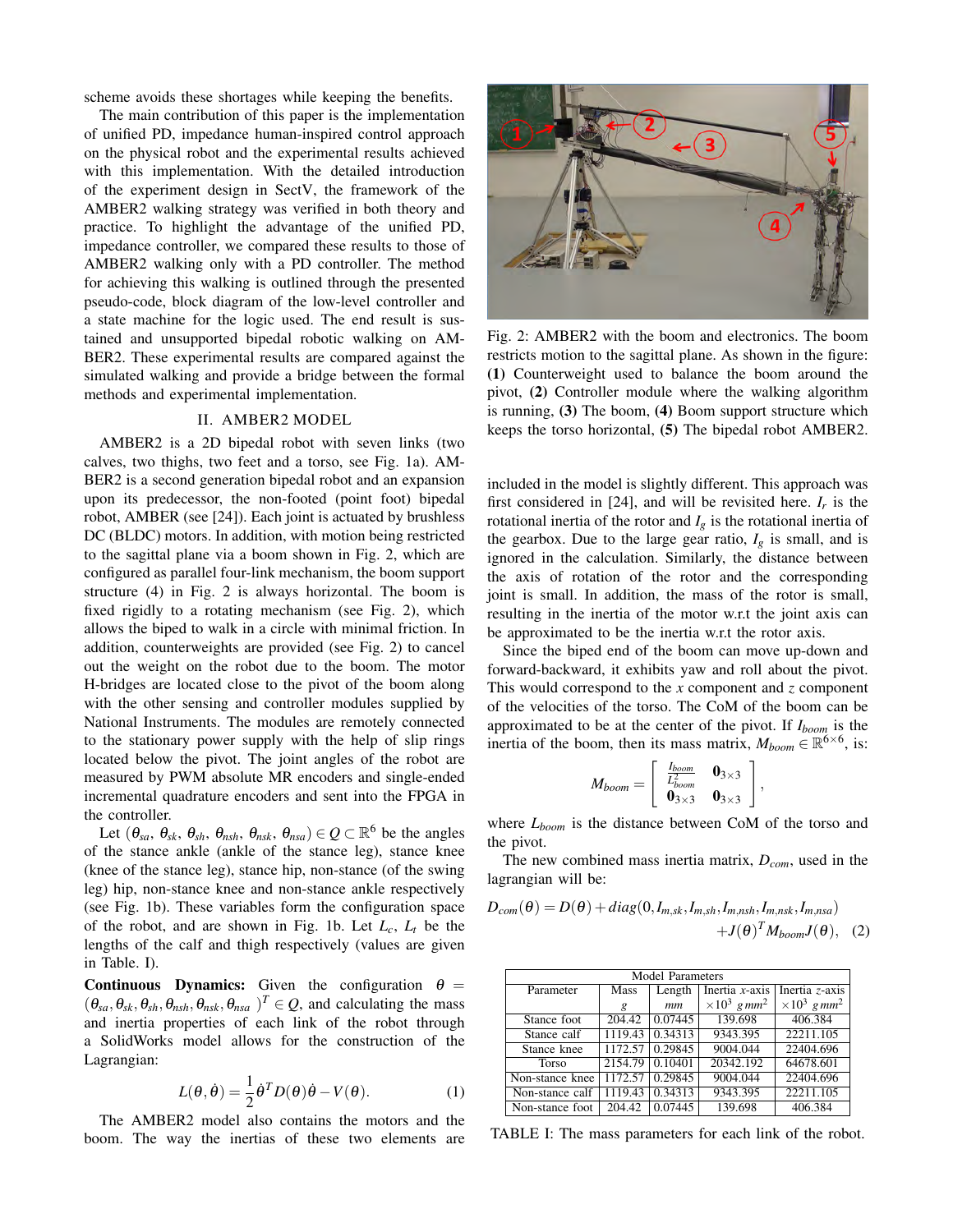where  $I_{m,sk}, I_{m,sh}, I_{m,nsh}, I_{m,nsk}$  correspond to the motor inertia of respective links and  $J(\theta)$  is the body Jacobin of the center of mass of the torso. Using the modeling techniques presented, we can realize the Euler-Lagrange equations in the following manner:

$$
D_{com}(\theta)\ddot{\theta} + H(\theta, \dot{\theta}) = B(\theta)u,
$$

where  $u$  is a vector of torque inputs. Converting the equations of motion to a first order ODE yields the control system  $(f,g)$ , which is in the form  $\dot{x} = f(x) + g(x)u$ , where  $x =$  $(\theta, \dot{\theta})$  Impact dynamics is also included in modeling (see [23] for further details).

## III. HUMAN-INSPIRED TRAJECTORY CONSTRUCTION

This section reviews *human-inspired optimization* so as to properly frame the formal results that are utilized to experimentally achieve robotic walking. Specifically, we review the formal results from [4] (also see [3], [5] for related results in the case of full actuation) with a view toward torque control.

Human-Inspired Outputs. With the goal of achieving human-like walking, we begin with seeking "outputs" of the human locomotion data [3]. Six outputs are considered for the 6-DOF robot considered in this paper:  $\delta p_{\text{hip}}(\theta)$ , the linearized position of the hip;  $\theta_{sk}$ , the stance knee angle;  $\theta_{nsk}$ , the non-stance knee angle;  $m_{nsl}$ , the linearized slope of the non-stance leg;  $\theta_{tor}(\theta)$ , the torso angle from vertical, and  $\theta_{nsf}$ , the angle of the non-stance foot w.r.t the horizontal, which are also denoted in Fig. 1b.

Analysis of the chosen outputs data indicates that, the linearized hip position is a linear function of time  $\delta p_{\text{hip}}^d(t, v)$  =  $v_{hip}t$ , and the other outputs can be characterized by the solution of a linear mass-spring-damper system, which we term the *canonical walking function* (CWF):

$$
y_H(t,\alpha) = e^{-\alpha_1 t} (\alpha_2 \cos(\alpha_3 t) + \alpha_4 \sin(\alpha_3 t)) + \alpha_5, \quad (3)
$$

where the detail explanations can be referred to [3]. Based on the linear fashion of the linearized hip position, we parameterized the time as:

$$
\tau(\theta) = (\delta p_{hip}(\theta) - \delta p_{hip}(\theta^+))/v_{hip},
$$
\n(4)

which removes the dependence of time in (3) and renders an autonomous system [23]. Note that,  $\theta^+$  represents the robot configuration of the beginning of the step.

With the autonomous CWF in hand, we define the humaninspired outputs:

$$
y_{\alpha}(\theta, \dot{\theta}) = \begin{bmatrix} y_1(\theta, \dot{\theta}) \\ y_2(\theta) \end{bmatrix} = \begin{bmatrix} y_{a,1}(\theta, \dot{\theta}) - v_{hip} \\ y_{a,2}(\theta) - y_{d,2}(\tau(\theta), \alpha) \end{bmatrix}, (5)
$$

where  $y_1(\theta, \theta)$  is the relative degree one output, which is the difference between the actual forward hip velocity  $y_{a,1}(\theta, \dot{\theta})$ and the desired hip velocity  $v_{hip}$ . And  $y_2(\theta)$  are the relative degree two human-inspired outputs which are the difference between the actual relative degree two outputs  $y_{a,2}(\theta)$  and desired relative degree two outputs  $y_{d,2}(\theta)$ , defined as:

$$
y_{d,2}(t,\alpha) = \begin{bmatrix} y_H(t,\alpha_{sk}) \\ y_H(t,\alpha_{nsk}) \\ y_H(t,\alpha_{nsl}) \\ y_H(t,\alpha_{nsf}) \\ y_H(t,\alpha_{nsf}) \end{bmatrix}, \quad y_{a,2}(\theta) = \begin{bmatrix} \theta_{sk} \\ \theta_{nsk} \\ \delta m_{nsl}(\theta) \\ \theta_{tor}(\theta) \\ \theta_{nsf} \end{bmatrix}, \quad (6)
$$

where  $\alpha = (v_{hip}, \alpha_{sk}, \alpha_{nsk}, \alpha_{nsl}, \alpha_{tor}, \alpha_{nsf}) \in \mathbb{R}^{26}$  is the vector of the grouped parameters. Note that  $y_{a,2}(\theta)$  is linear in joint angles,  $\theta$ , and can be written as  $y_{a,2}(\theta) = H\theta$ , which will be used later in the paper.

Partial Hybrid Zero Dynamics. Of particular interest in robotic walking are the relative degree 2 outputs,  $y_2(\theta) =$  $y_{a,2} - y_{d,2}$ . The surface for which these outputs agree for all time is given by the *partial zero dynamics surface*

$$
\mathbf{PZ}_{\alpha} = \{(\theta, \dot{\theta}) \in TQ : y_2(\theta) = \mathbf{0}, L_f y_2(\theta, \dot{\theta}) = \mathbf{0}\}.
$$
 (7)

Importantly, a feedback linearization controller can easily render this surface stable and invariant for continuous system, however, this may not be true for a hybrid system with impacts. The goal of partial *hybrid* zero dynamics (PHZD) is to find parameters  $\alpha$  that ensure that this surface remains invariant through impact:  $\Delta(S \cap PZ_{\alpha}) \subset PZ_{\alpha}$ . This constraint motives the introduction of an optimization problem that guarantees this condition.

Human-Inspired Optimization. Aiming at finding the controller parameters,  $\alpha$ , which deliver provably stable robotic walking, an optimization problem subject to PHZD and other physically realizable constrains is given by:

$$
\alpha^* = \underset{\alpha \in \mathbb{R}^{26}}{\text{argmin }} \text{Cost}_{HD}(\alpha) \tag{HIO}
$$

$$
s.t \quad PHZD \tag{C1}
$$

$$
Physical Constraints \t(C2)
$$

where, the cost function (HIO) is the least squares fit between the human experimental data and the CWF representations [5]. Note that, despite the PHZD constraints which guarantees exponentially stable orbits in hybrid systems [3], we also need to consider several physical constraints such that the optimized result can be used for the specific physical robot. In particular, the following two physical constraints are considered:

- 1) Torque Constrains. Torques acting on the joints are limited by the capacity of the motors and the modules. Therefore, the optimized gait has to respect the hardware torque bounds.
- 2) Foot Scuffing Conditions. The swing foot height clearance and stride length during the swing phase must be sufficient enough to avoid scuffing amidst sensor noise, tracking error, uneven ground and even imperfection in the mechanical design. Therefore, foot scuffing conditions have to be imposed to insure sustainable walking.

Above all, by solving this optimization problem, we can obtain  $\alpha$  parameters that best fit human-walking data while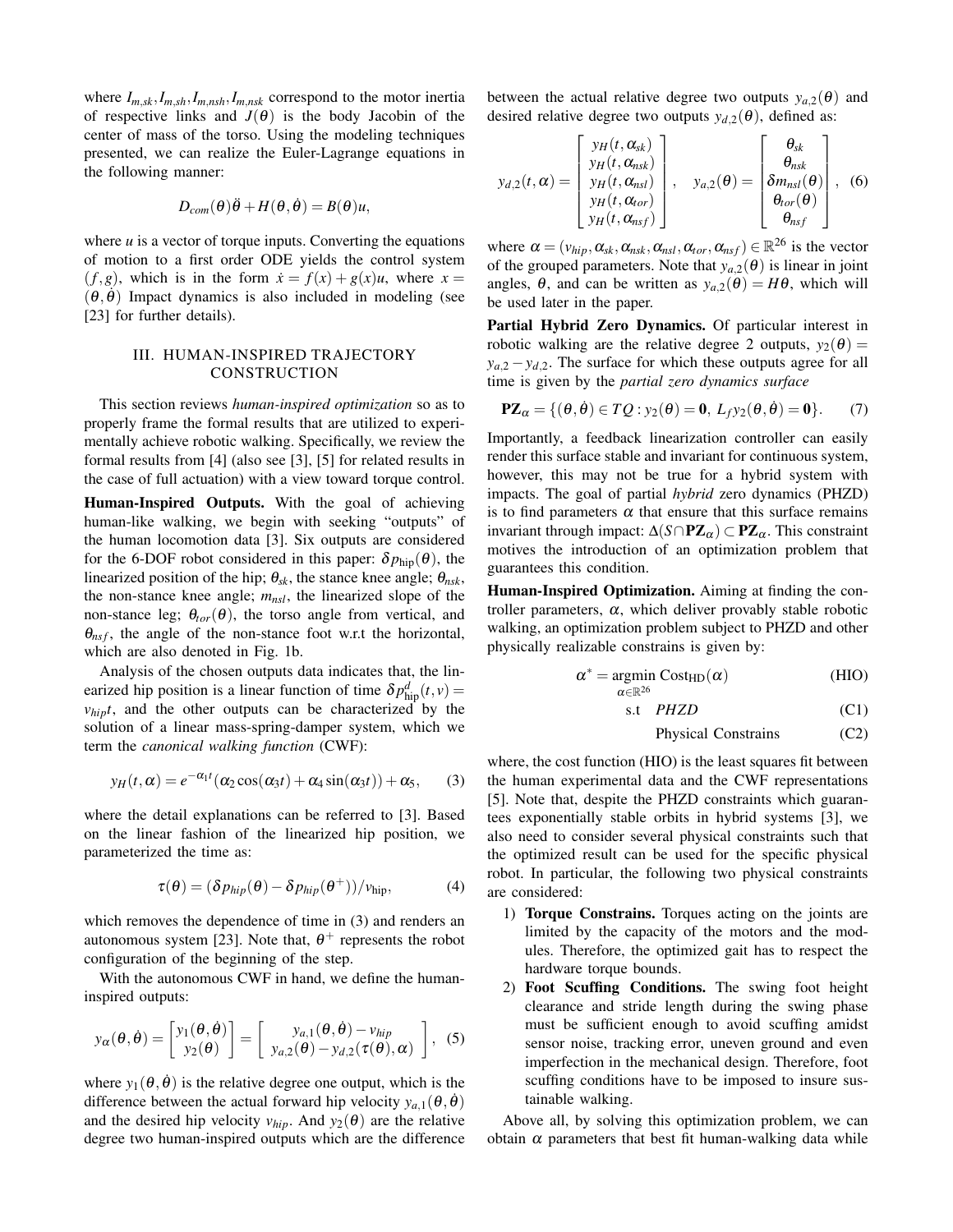enforcing the desired constraints. The end result of this optimization is that the feedback linearization control law results in provable stable robotic walking for the hybrid system model of AMBER2 (see [3] for a proof which easily extends to the case of AMBER2). More importantly, the optimized parameters  $\alpha$  will be shown to give human-like robotic walking on the physical robot AMBER2.

## IV. CONTRLLER DESIGN

Having constructed the human-inspired trajectory from optimization, the objective of this section is to design the appropriate controller, which delivers provable walking with the robot. However, in order to realize robotic walking, State based partial hybrid zero dynamics (PHZD) reconstruction methodology needs to be introduced first, and then we will present the human-inspired controller.

## *A. PHZD Reconstruction*

PHZD Reconstruction. The idea is to find the desired joint angle and angular velocities of the robot in every iteration through inverse projection from the PHZD surface. Given the PHZD surface, the coordinates can be defined as:

$$
\xi_1 = \delta p_{hip}^R(\theta) := c\theta
$$
  
\n
$$
\xi_2 = y_1^a(\theta, \dot{\theta}) := \delta \dot{p}_{hip}^R(\theta) := c\dot{\theta}
$$
\n(8)

where *c* is obtained from (4). Since  $\xi_1$  is the linearized position of the hip, which is used to parameterize time as (4), we can write the desired outputs  $y_{d,2}(\tau(\theta), \alpha) = y_{d,2}(\xi_1, \alpha)$ . We can also write the actual outputs as:

$$
\eta_1 = y_{2,a} = H\theta
$$
  
\n
$$
\eta_2 = L_{f^R} y_{2,a}(\theta, \dot{\theta}) = H\dot{\theta}
$$
\n(9)

Then we can use PHZD dynamics to obtain an approximation of the solution to the full-order system. On the partial zero dynamics surface, the actual outputs are equal to the desired outputs. Therefore we have the following relationship between the desired joints angles and velocities and the desired outputs of the robot:

$$
\theta_d(\tau) = \Psi(\xi_1, \alpha) = \begin{bmatrix} c \\ H \end{bmatrix}^{-1} \begin{pmatrix} \xi_1 \\ y_{d,2}(\xi_1, \alpha) \end{pmatrix}
$$
 (10)  

$$
\dot{\theta}_d(\tau) = \Phi(\xi_1, \xi_2, \alpha) = \begin{bmatrix} c \\ H \end{bmatrix}^{-1} \begin{pmatrix} v_{hip} \\ \frac{\partial y_{d,2}(\xi_1, \alpha)}{\partial \xi_1} \xi_2 \end{pmatrix}
$$

As a result of the fact that we have fully actuated and completely linearized dynamics, it follows that the relative degree 1 output evolves according to  $\dot{y}_1 = -\varepsilon y_1$ . Therefore, because of the definition of the partial zero dynamics, the partial hybrid zero dynamics evolve according to the linear ODE:

$$
\dot{\xi}_1 = \xi_2
$$
\n
$$
\dot{\xi}_2 = -\varepsilon (\xi_2 - v_{hip})
$$
\n(11)

Having known  $\xi_1, \xi_2$ , the desired angles and velocities are obtained from (10). In other words, since  $\theta_d$ ,  $\dot{\theta}_d$  are derived from the outputs  $y_1(\theta, \dot{\theta})$  and  $y_2(\tau, \alpha)$ , tracking these joint angles and velocities in robot is equivalent with tracking the outputs of the robot. Therefore, the restriction of the dynamics to the partial zero dynamics surface still maintained.

## *B. Feedback PD control*

Based upon the theoretic methods discussed so far, the PD controller is employed to tracking joint trajectories obtained from PHZD reconstruction:

$$
\tau_{PD}^f = K_p(\theta_a - \theta_d) + K_d(\dot{\theta}_a - \dot{\theta}_d)
$$
 (12)

where  $K_p$  and  $K_d$  are proportional and derivative constant matrices respectively. Note here,  $K_p$  and  $K_d$  matrices depend specifically on corresponding motors.

### *C. Feed-forward Impedance Control.*

Impedance control is one of most popular approaches in the prosthesis control field. Attracted by these advantages, we demonstrate that impedance control can be also applied as a feed forward term for bipedal robotic control. In this section, we will introduce the impedance control first and then discuss the algorithm for impedance parameters estimation.

Impedance Control. Based on the pioneering work of impedance control by Hogan [10], the torque at each joint during a single step can be represented in a piecewise fashion by a series of passive impedance functions [20], which have the following form:

$$
\tau = k(\theta - \theta^e) + b\dot{\theta}.
$$
 (13)

Inspired by the previous work [2], analysis of AMBER2 walking data (which is achieved by using PD control) shows that one gait cycle can be divided into four phases based on the knee joints, which are denoted as  $p = 1,2,3,4$ . Specifically, each phase begins at time  $t_0^p$  $\int_{0}^{p}$  and ends at  $t_f^p$ *f* . The phase separation principle is similar as that in [2] but with values specific to the gait of AMBER2. The impedance torque for specific joint *i* during a phase  $p \in \{1,2,3,4\}$ , can be represented by the following equation:

$$
\tau_{i,p}^f = k_{i,p}(\theta_i(t) - \theta_{i,p}^e) + b_{i,p}\dot{\theta}_i(t),
$$
\n(14)

where  $\theta_i(t)$  and  $\dot{\theta}_i(t)$  denote angle and angular velocity of the joint *i*. Impedance parameters  $k_{i,p}$ ,  $q_{i,p}^e$  and  $b_{i,p}$  represent the constant stiffness, equilibrium angle and damping respectively, which are constant during a specific phase *p*.

Impedance Parameter Estimation. With the phase transitions defined above, the remaining problem is to identify the control parameters for each sub-phase. In the previous work [2], the authors showed that the impedance parameters for a lower-limb prosthesis can be learned by the observation from the unimpaired human walkers. The results have been validated both in the simulation and in the experiment with a transfemoral prosthetic device. To extend these results, we utilize a similar method to estimate the impedance parameters by observing the data of good walking steps of AMBER2 achieved by just using the PD controller.

We first define the impedance parameter set as  $\beta_{i,p}$  =  ${k_{i,p}, b_{i,p}, q_{i,p}^e}$  for specific joint *i* and sub-phase *p*. With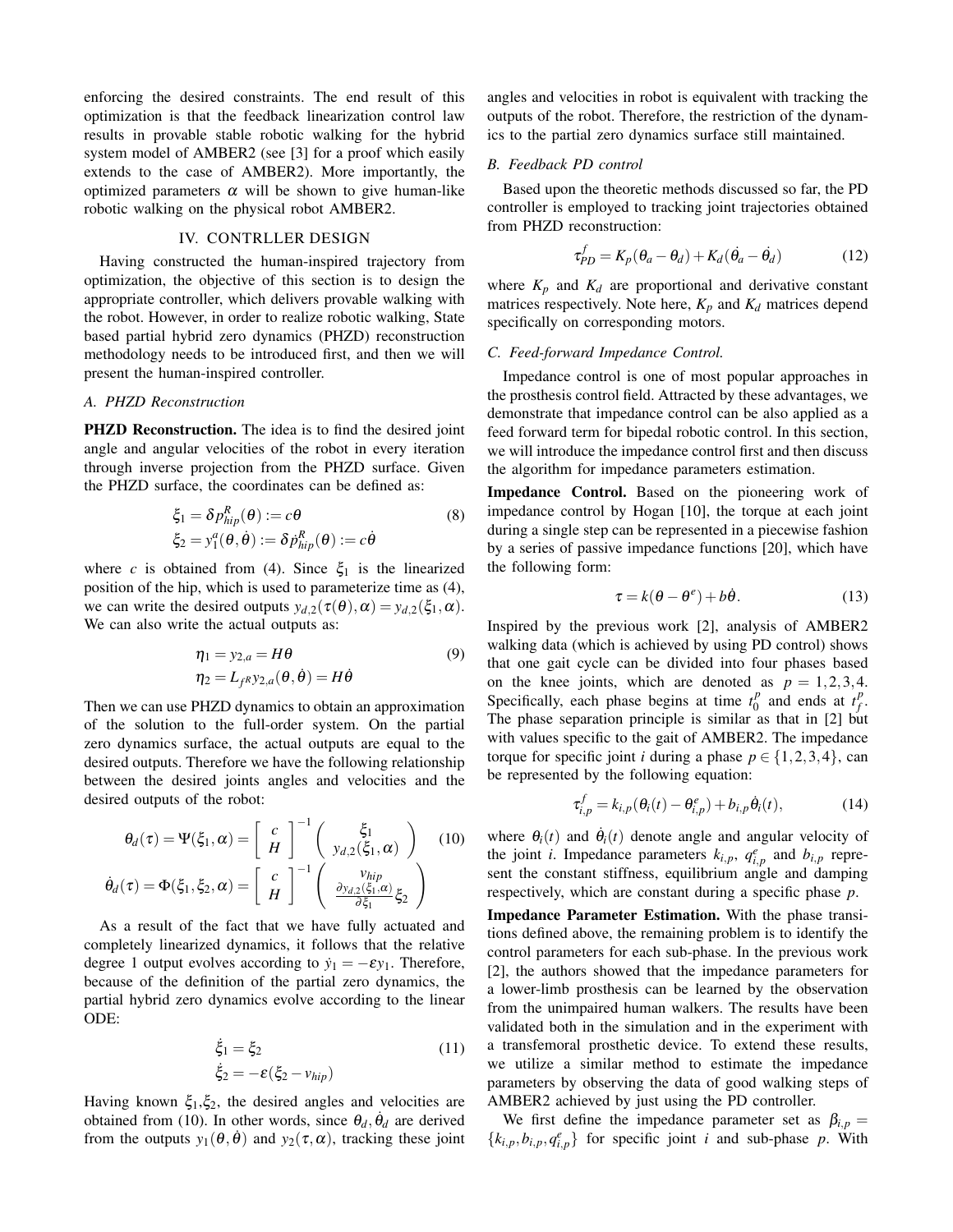the recorded walking data  $\{\theta^a_{i,p}, \dot{\theta}^a_{i,p}\}$  and torque data  $\tau^a_{i,p}$ obtained by utilizing the PD controller on AMBER2 in experiment, we can form the least square errors minimization problem as following:

$$
\beta_{i,p}^* = \underset{\beta_{i,p}}{\text{argmin}} \int_{t_0^p}^{t_f^p} (\tau_{i,p}^f - \tau_{i,p}^a)^2 dt, \qquad (15)
$$

where  $\tau_{i,p}^f$  is defined as (14) and  $\tau_{i,p}^a$  is the actual experimental input torque on the joint  $i$  at sub-phase  $p$ . By solving this minimization problem for all the joints at different phases, we can obtain the estimated impedance parameters for the feed forward impedance controller.

### *D. Control Law Construction*

Finally, a unified PD-Impedance control approach is presented, where the PD based feedback controller is used to track the walking gait obtained formally through the optimization; and impedance control forms the feed-forward controller which compensates for the nonlinear dynamics of the robot. This approach yields stable robotic walking in both simulation and physical experiments. The control law is defined as:

$$
\tau^f = \tau_{PD}^f(\theta_a, \theta_d, \dot{\theta}_a, \dot{\theta}_d, K_p, K_d) + \tau_{i,p}^f(\theta_a, \dot{\theta}_a, k, b, q_e)
$$
 (16)

Specifically, although there are 36 gains used by impedance control and 12 gains for PD control, satisfactory tracking was achieved without any further gain tuning. In addition, due to the simplicity of the impedance controller, unlike other feedforward methodologies such as nonlinear polynomials, it did not cause significant distortions in tracking.

## V. EXPERIMENTAL REALIZATION

The controller for AMBER2 has two levels: high level controller which is realized by Real-Time (RT) control, and low level controller realized by Field-Programmable Gate Array (FPGA). The objective of this section is to introduce the control structure of AMBER2. However, experimental setup is needed before robotic walking can be achieved: the calibration of absolute encoders and auto-phasing BLDC motors, which will determine the configuration of hall sensors, index angles and step angle increment of incremental encoders (see [13] for details).  $R_{\text{L}} = \frac{\text{exp}(\text{tan} \theta)}{R_{\text{L}}} = \frac{R_{\text{L}}}{R_{\text{L}}} = \frac{R_{\text{L}}}{R_{\text{R}}} = \frac{R_{\text{L}}}{R_{\text{R}}} = \frac{R_{\text{R}}}{R_{\text{R}}} = \frac{R_{\text{R}}}{R_{\text{R}}} = \frac{R_{\text{R}}}{R_{\text{R}}} = \frac{R_{\text{R}}}{R_{\text{R}}} = \frac{R_{\text{R}}}{R_{\text{R}}} = \frac{R_{\text{R}}}{R_{\text{R}}} = \frac{R_{\text{R}}}{R_{\text{R$ 

High Level Controller. The Real Time control has the following major functionality incorporated:

- 1) Interface with FPGA, read joint angles and angular velocities, send torque command to low level controller, enable/disable motors.
- 2) Compute the time parameter  $\tau$  using (4).
- 3) Compute torque command by applying PD with impedance control law to corresponding motors, the desired torque input  $T_{in}^f$  is fed into the FPGA.

Note that for AMBER2, the sample rate and command rate are both 143Hz. The high level controller is coded into shared libraries to interface with C++ so that the execution can be more efficient. The NI9144 EhterCAT Slave chassis is





(c) Limit cycles associated with the walking gaits for the feedback linearizing controller (left) and the PD controller (right).

Fig. 3: Simulation results for the feedback linearizing and PD voltage controllers.



Fig. 4: Field-oriented control block diagram

For this configuration, each chassis is in charge of one leg. The pseudo-code running in RT is shown in Algorithm 1.

Low Level Controller. The low level controller is coded in Field-programmable Gate Array (FPGA) with on board clock 40MHz, which is in charge of the following major functionality:

- 1) Measure Angular velocity by the single-ended incremental quadrature encoders attached to every rotor.
- 2) Measure joint angle by using PWM absolute encoders for home position and integrating velocity data for angle increment. In particular, both absolute encoders and incremental encoders operate at 40MHz.
- 3) Detect stance foot by the two switches placed on each foot (one in front and the other one in back). Foot logic is shown in the state machine Fig. 5.
- 4) Execute hardware protection logic when any joint is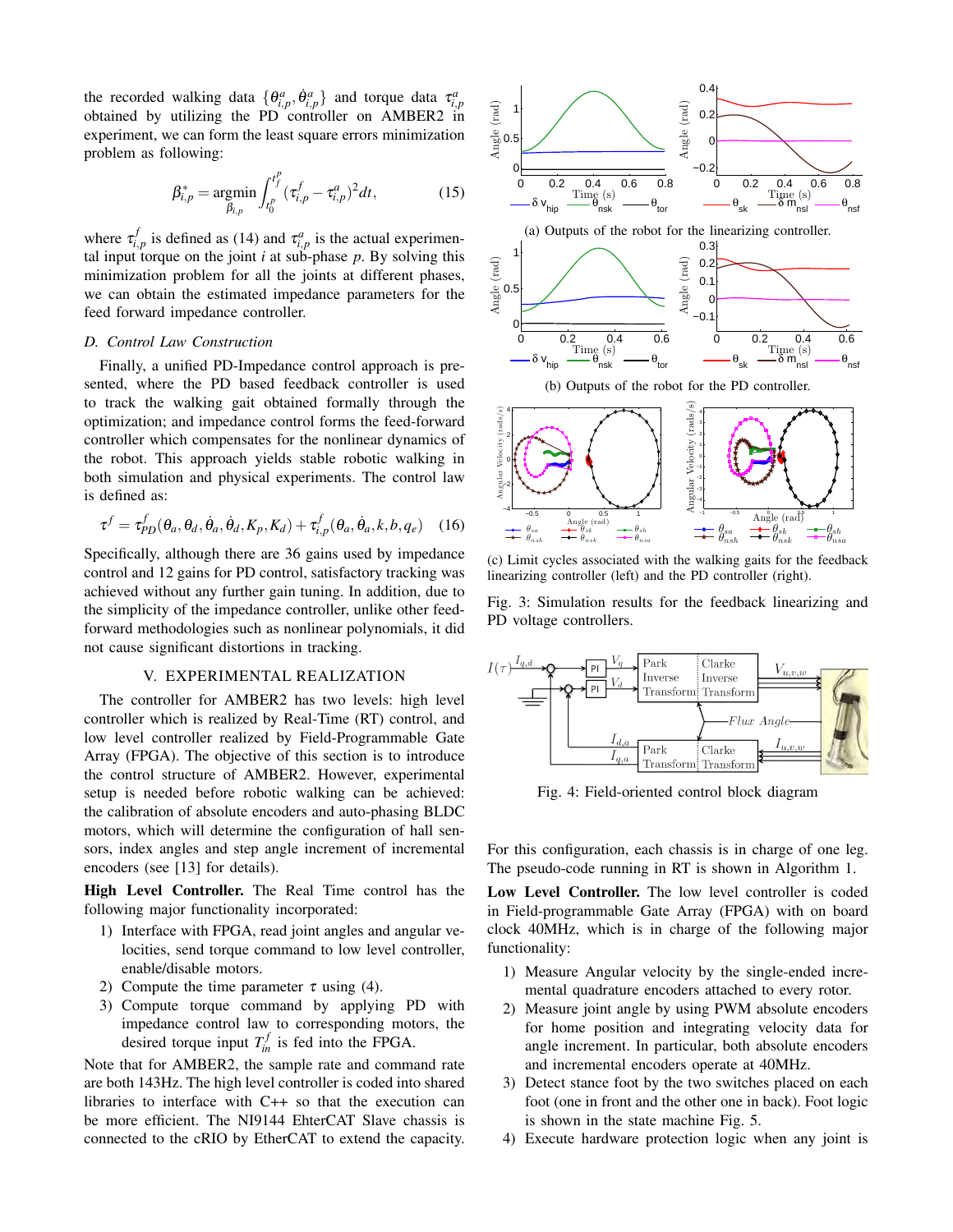## Algorithm 1 Real Time Module

**Input:** AMBER2 Parameters: Calf Length( $L_c$ ), Thigh Length( $L_t$ ); **Input:** Optimization Parameters:  $\delta p_{\text{hip}}^R(\theta^+), v_{\text{hip}}, \alpha;$ Input: Calibration Results: θ*abs* Input: PD Controller Gain: *Kp*, *K<sup>d</sup>* **Input:** Impedance Parameters:  $K_i$ ,  $\theta_{i,e}$ ,  $b_i$ ,  $\tau_{flag}$  ${\bf Input:}~~ \theta_{La}, \theta_{Lk}, \theta_{Lh}, \theta_{Rh}, \theta_{Rk}, \theta_{Ra}, \dot{\theta}_{La}, \dot{\theta}_{Lk}, \dot{\theta}_{Lh}, \ddot{\theta}_{Rh}, \dot{\theta}_{Rk}, \dot{\theta}_{Ra}~;$ Input: L/R stance; Encoder Status; Drive Status; Output: Enable/Disable Motor Drives; Output: Desired Torque for FOC; 1: Enable Motor Drives; 2:  $repeat$ <br>3: Wai Wait till all motor drives are Enabled 4: until ( Drive-Status == Enable ) 5: while  $( \neg$  Stop-RT  $)$  do 6: Reform  $\theta$ ,  $\dot{\theta}$  from Left/Right( $\theta_{LR}$ ) to Stance/nonStance( $\theta_{SnS}$ ); 7: Calculate actual time parameter  $\tau_a$ ;<br>8: Desired  $\tau_d = \tau_a + \delta T$ : 8: Desired  $\tau_d = \tau_a + \delta T$ ;<br>9: Calculate( $\xi_1, \xi_2$ ); 9: Calculate( $\xi_1$ ,  $\xi_2$ );<br>10: Calculate( $y_d$ ,  $\dot{y}_d$ ); 10: Calculate(  $y_d$ ,  $\dot{y}_d$  );<br>11: Calculate(  $\theta_d$ ,  $\dot{\theta}_d$  ); 11: Calculate( $\theta_d$ ,  $\dot{\theta}_d$ ); 12: Apply PD Controller:  $\tau_{PD}^f = K_p(\theta_a - \theta_d) + K_d(\theta_a - \theta_d);$ 13: Based on  $\tau_a$  and  $\tau_{flag}$ , determine *Impedance Phase*;<br>14: Apply Impedance Controller: Apply Impedance Controller:  $\tau_{imp}^f = \text{Impedance}(\theta, \dot{\theta}, K, \theta_e, b_i);$ 15: Control Law Constructed:  $\tau^f = \tau_{PD}^f + \tau_{imp}^f;$ 16: Change  $\tau^f$  from Stance/nonStance to Left/Right; 17: Sending Torque Command to FPGA; 18: Log Data into Remote Desktop; 19: end while

- 20: Disable Motor Drives;
- 21: Report Errors and Stop the Real Time VI;



Fig. 5: State machine showing the foot contact and the logic used to determine the stance leg.

trying to go beyond its working space, which is done by resetting torque command to zero.

5) Torque control. To realize torque control on the motor level, field-oriented control (FOC) is employed to control the 6 BLDC motors. As shown in the control block diagram in Fig. 4, the torque is translated to current first. Then the flux angle is computed from the hall sensor and incremental encoder data, which are initialized by auto-phasing. Finally, by applying a PI controller on the quadrature and direct current, the motors are actuated accordingly.

Pseudo-code running in FPGA is shown in Algorithm 2.

## Algorithm 2 FPGA Module

- Input: PWM Pulses from Absolute Encoders
- Input: Hall Sensor Signal, Incremental Encoder Signal;
- Input: Status of Foot Contact Switches;
- Input: Auto-phasing results: Hall Angle, Index Angle;
- Input: Hardware Setup: Sample Rate, Torque Limitation, FOC Gains;
- Input: Enable/Disable Motor Drives;
- Input: Three Phase Current From BLDC motors;
- Input: Torque Command from RT;
- Output: Three Phase PWM Signals to Motor Drives;
- **Output:**  $θ_{abs}$ ,  $θ_{incremental}$ ;
- Output: L/R Stance Foot; Encoder Status; Drive Status;
- 1: loop
- 2: Absolute Encoder Reading logic(10MHz); // Refer to data sheet of absolute encoder, US digital MAE3 kit
- 3: if ( Signal low for 2 periods of encoder pulse) then<br>4: Encoder Not Working  $\leftarrow$  1;
- Encoder Not Working  $\leftarrow$  1;
- 5: else
- 6: Encoder Not Working  $\leftarrow$  0;<br>7. **end if**
- end if
- 8: Incremental Quadrature Encoder Reading Logic(40MHz);
- 9: end loop

#### 10: loop

- 11: Compute Desired Current from Torque Command from RT;
- 12: if (Joint Angle exceeds Workspace and Torque Command not trying to stop it) then
- 13: Reset Desired Current to 0;
- 14: end if
- 15: Compute Three Phase Voltage through Field-oriented Control Logic; (shown in Fig. 4) // Operation Frequency: 40MHz
- 16: PWM signal Generation logic;

- 18: loop
- 19: Guard and Stance Leg Detection Logic using foot contact switches  $(shown in Fig. 5):$
- 20: if ( Left Leg stance ) then
- 21: L/R stance  $\leftarrow$  0;<br>22: **else if** (Right Leg s)
- 22: **else if** ( Right Leg stance ) **then**<br>23:  $L/R$  stance  $\leftarrow$  1;
- L/R stance  $\leftarrow$  1;
- 24: end if
- 25: end loop

## VI. RESULTS AND CONCLUSIONS

The proposed controller was first verified in simulation. Comparing with the simulated results of using the humaninspired controller as seen in Fig. 3a, we can see that the unified PD-impedance controller has achieved similar performance as seen in Fig. 3b. The phase portraits of using both methods show that stable walking in simulation has been achieved with both controllers.

When the suggested control methodology was then applied to the physical robot, it is shown that AMBER 2 was able to achieve sustainable walking (see [1] for the video). The gait tiles, Fig. 8, show good agreement between theory and simulation, and the comparison between actual and desired values of different joints are shown in Fig. 7 and Fig. 10. The walking achieved experimentally agrees with the walking predicted in simulation, with a maximum tracking error of 0.12 rad. Experimental results of waking only with PD controller are also included Fig. 6. Maximum walking distance only with PD controller is 30 meters on record, whereas AMBER2 can walk more than 100 meters with the unified controller without any indication of falling. That being said, the unified controller not only brought better tracking performance but also robustness. It is very

<sup>17:</sup> end loop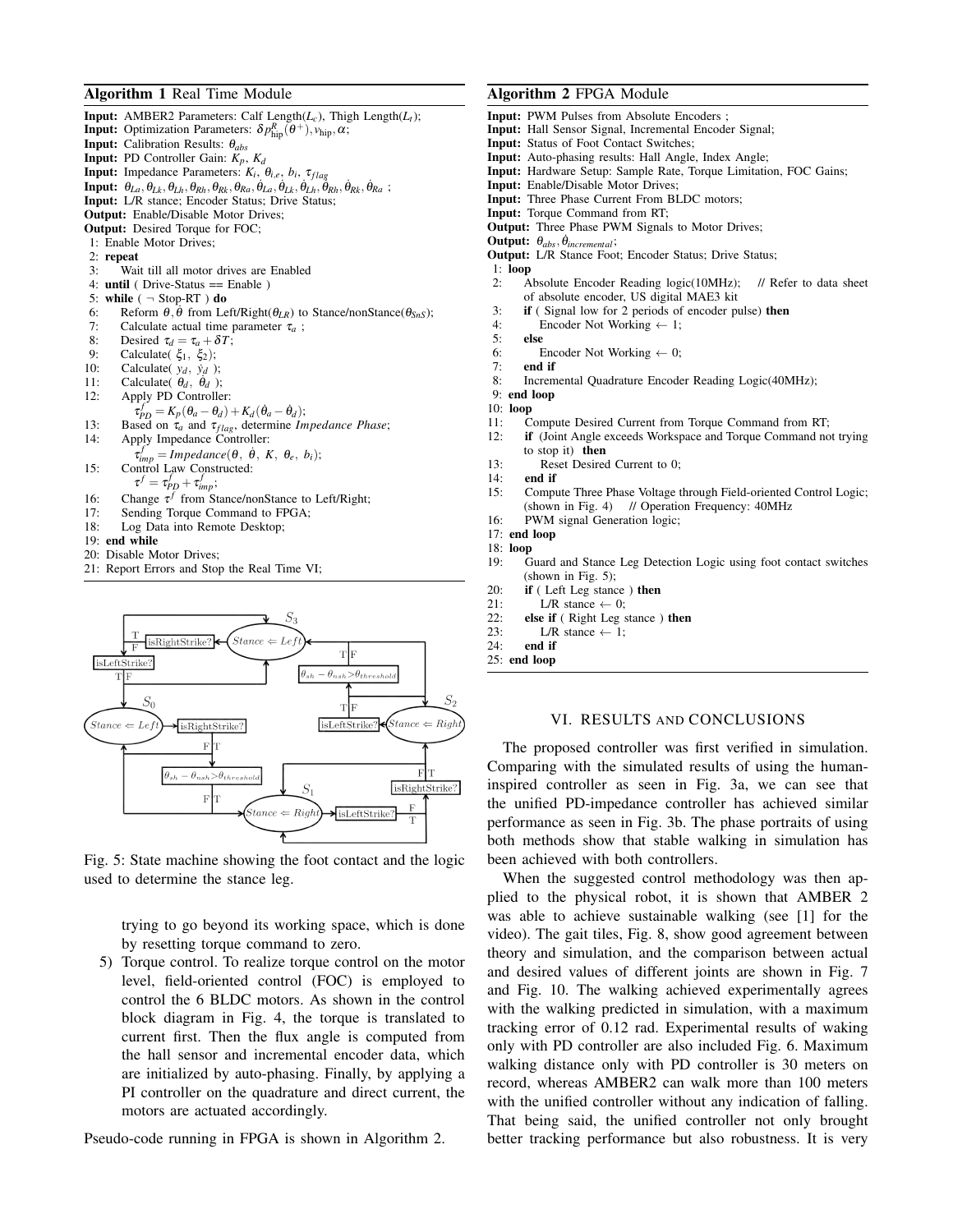

Fig. 8: Comparison of walking tiles of simulated and experimental walking with the unified PD, impedance control.



(e) Non-stance knee,  $e \le 0.8$ rad (f) Non-stance ankle,  $e \le 0.3$ rad

Fig. 6: Actual vs. desired joint angles logged during AM-BER2 walking with PD controller, with *e* the tracking error.



(e) Non-stance knee,  $e \le 0.12$  rad (f) Non-stance ankle,  $e \le 0.09$  rad

Fig. 7: Actual vs. desired joint angles logged during AM-BER2 walking with the unified control law, with *e* the tracking error.

important to note that the system is developed with minimum sensing requirements, foot contact switches, absolute and incremental encoders. The inherent spring-damper responses imbibed in the CWF and the methodology of design adopted for the robot facilitated the ease of applying such simple control laws to realize walking, which also results in low torque consumption throughout the step. During continuous walking, maximum torque input for ankle, knee and hip motors are 5Nm, 5Nm, 10Nm accordingly (Fig. 9). In con-

clusion, the synchronization between simulated walking and implementation as shown in the video and the small tracking error shows that the optimization algorithm and the unified control approach suggested is correct and efficient. In other words, AMBER2 has fulfilled an important step bridging the gap between theory and real world implementation.